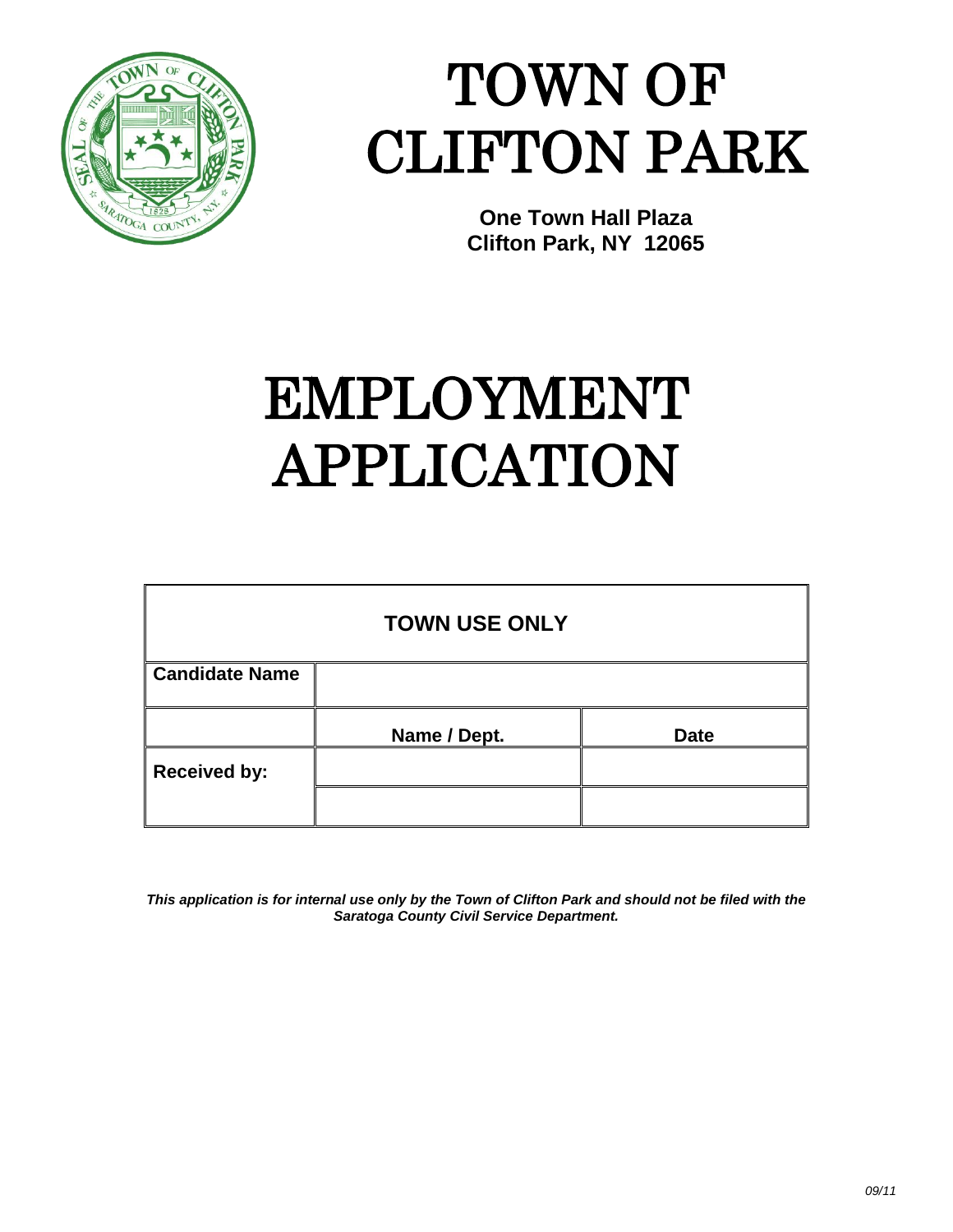## **TOWN OF CLIFTON PARK Employment Application**

Please **TYPE** or **PRINT** clearly. *This application must be completed and signed personally by the applicant*. Each question must be answered in full. We appreciate your interest in employment with the Town of Clifton Park.

The Town of Clifton Park is an **Equal Opportunity Employer**. We consider all applications for all positions without regard to race, color, religion, gender, national origin, age, physical or mental disability, marital status, veteran status, sexual orientation, arrest/criminal record, genetic predisposition or carrier status, or any other legally protected status or class. Applicants requiring a reasonable accommodation to participate in the application and/or interviewing process are encouraged to contact the HR Department.

|                         | Name (First, Middle, Last)                                                                                                                                                                                                                                                                                                                                                                                                | <b>Phone Number</b>     |  |  |  |
|-------------------------|---------------------------------------------------------------------------------------------------------------------------------------------------------------------------------------------------------------------------------------------------------------------------------------------------------------------------------------------------------------------------------------------------------------------------|-------------------------|--|--|--|
|                         | Address                                                                                                                                                                                                                                                                                                                                                                                                                   | E-Mail Address          |  |  |  |
|                         | City                                                                                                                                                                                                                                                                                                                                                                                                                      | <b>State</b><br>Zip     |  |  |  |
|                         | Position Applied For                                                                                                                                                                                                                                                                                                                                                                                                      | <b>Salary Desired</b>   |  |  |  |
| ⋖<br>$\mathbf{r}$<br>ΔÄ | Are You Available For<br>$\Box$ Full Time<br>$\Box$ Part Time<br>$\Box$ Temporary                                                                                                                                                                                                                                                                                                                                         | Date Available For Work |  |  |  |
|                         | □ Internet □ Civil Service Job Posting<br>$\Box$ Walk-in<br>How were you referred to the Town of Clifton Park? $\Box$ Newspaper                                                                                                                                                                                                                                                                                           |                         |  |  |  |
| PHICAL                  | $\Box$ Other $\Box$                                                                                                                                                                                                                                                                                                                                                                                                       |                         |  |  |  |
|                         | Are you currently employed?<br>If yes, may we contact your employer to obtain employment information?                                                                                                                                                                                                                                                                                                                     |                         |  |  |  |
| BIOGRA                  | Have you ever filed an application or interviewed for employment with the Town of Clifton Park?<br>If yes, give month and year $\frac{1}{2}$                                                                                                                                                                                                                                                                              |                         |  |  |  |
|                         | Have you ever been employed with the Town of Clifton Park before?<br>$\frac{1}{2}$ $\frac{1}{2}$ $\frac{1}{2}$ $\frac{1}{2}$ $\frac{1}{2}$ $\frac{1}{2}$ $\frac{1}{2}$ $\frac{1}{2}$ $\frac{1}{2}$ $\frac{1}{2}$ $\frac{1}{2}$ $\frac{1}{2}$ $\frac{1}{2}$ $\frac{1}{2}$ $\frac{1}{2}$ $\frac{1}{2}$ $\frac{1}{2}$ $\frac{1}{2}$ $\frac{1}{2}$ $\frac{1}{2}$ $\frac{1}{2}$ $\frac{1}{2}$<br>If yes, give dates From<br>To |                         |  |  |  |
|                         | Are you legally eligible for employment in the United States?<br>Employment eligibility verification will be required upon employment.                                                                                                                                                                                                                                                                                    |                         |  |  |  |
|                         | If you are under 18 years of age, can you provide required proof of your eligibility to work?                                                                                                                                                                                                                                                                                                                             |                         |  |  |  |
|                         | If you have been provided with a job description for the position for which you are applying, are you able to perform the<br>essential functions of the position with or without reasonable accommodation?                                                                                                                                                                                                                |                         |  |  |  |

|                                          | <b>Type of School</b><br><b>Attended</b>       | Name and Location of School | <b>Number of Years</b><br><b>Completed</b><br>(do not give dates) | <b>Course of Study</b> | <b>Diploma or Degree</b><br><b>Obtained</b> |
|------------------------------------------|------------------------------------------------|-----------------------------|-------------------------------------------------------------------|------------------------|---------------------------------------------|
|                                          | <b>High School</b><br>or<br>Preparatory School |                             |                                                                   |                        |                                             |
| <b>EDUCATIONAL<br/>BACKGROI IND</b><br>ு | College                                        |                             |                                                                   |                        |                                             |
|                                          | Other                                          |                             |                                                                   |                        |                                             |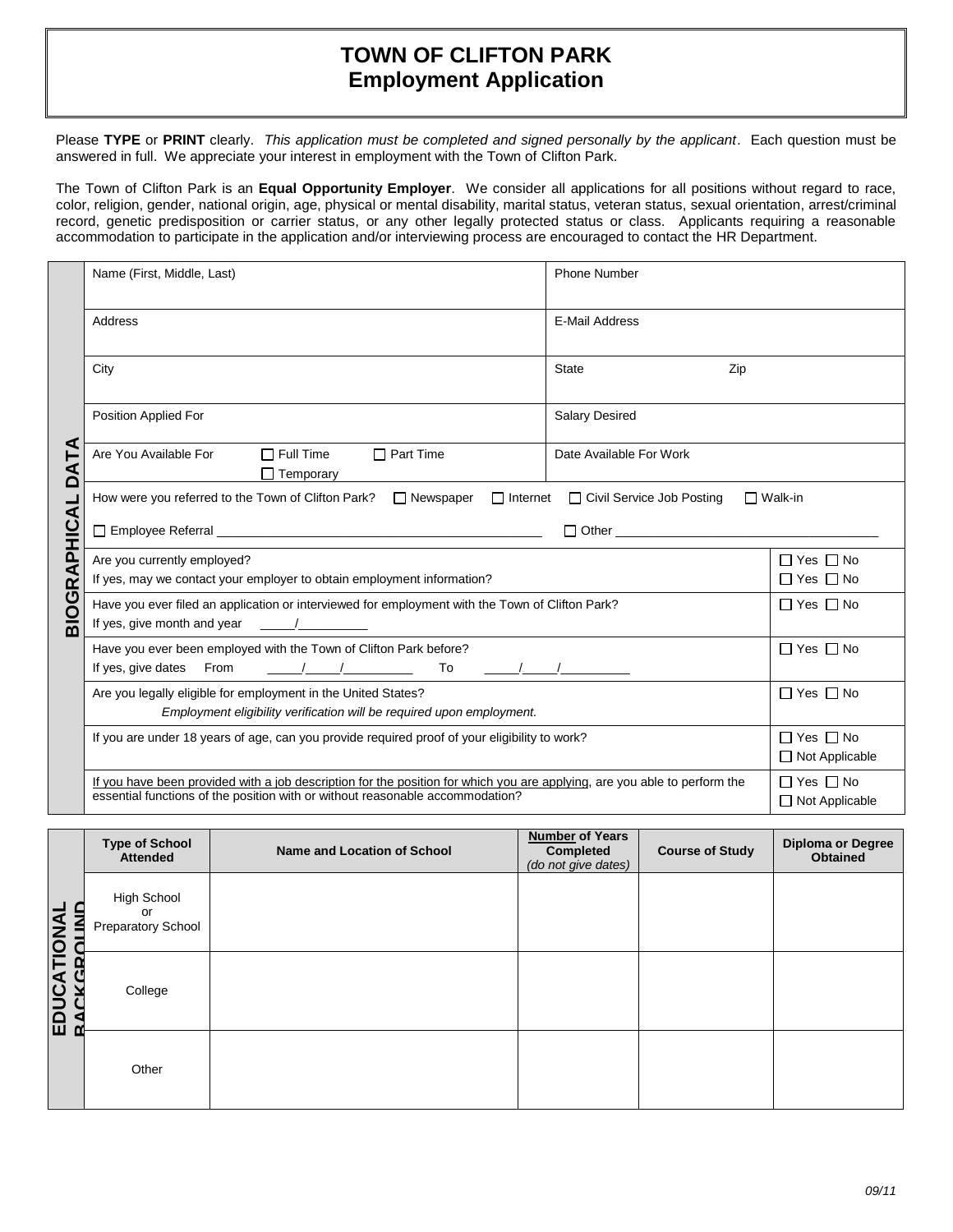|          | <b>Typing Speed:</b>                                                                                                                                                | <b>WPM</b> | Data Entry:                          | # Numeric Keystrokes/Hour                                                | # Alpha Keystrokes/Hour |
|----------|---------------------------------------------------------------------------------------------------------------------------------------------------------------------|------------|--------------------------------------|--------------------------------------------------------------------------|-------------------------|
|          | <b>Computer Skills:</b>                                                                                                                                             |            |                                      |                                                                          |                         |
| <b>S</b> |                                                                                                                                                                     |            |                                      |                                                                          |                         |
| ഗ        | List certificates, licenses (including driver license or CDL endorsement)<br>or professional achievements that would support your qualifications for<br>employment: |            | feel would support your application: | List any additional skills, technical or professional knowledge that you |                         |
|          | If you are applying for a position which requires a Commercial Driver<br>License, provide Driver License Number here:                                               |            |                                      |                                                                          |                         |

*List your previous four (4) employers whether or not they seem relevant to the position for which you are applying.*

| <b>Present or Last Employer</b><br>Name of Employer                     |      | <b>Phone Number</b>          |                 |  |
|-------------------------------------------------------------------------|------|------------------------------|-----------------|--|
| Address                                                                 | City | <b>State</b>                 | Zip             |  |
| Employment Dates (Month/Year) From                                      | To   | Salary                       | Hours per Week: |  |
| Title of Position                                                       |      | Name and Title of Supervisor |                 |  |
| Description of duties, responsibilities and significant accomplishments |      |                              |                 |  |
| Reason for leaving                                                      |      |                              |                 |  |

| Name of Employer                   |      | <b>Phone Number</b>          |                 |
|------------------------------------|------|------------------------------|-----------------|
| <b>Address</b>                     | City | <b>State</b>                 | Zip             |
| Employment Dates (Month/Year) From | To   | Salary                       | Hours per Week: |
| Title of Position                  |      | Name and Title of Supervisor |                 |

| Name of Employer                                                        |      | <b>Phone Number</b>          |                 |
|-------------------------------------------------------------------------|------|------------------------------|-----------------|
| Address                                                                 | City | <b>State</b>                 | Zip             |
| Employment Dates (Month/Year) From                                      | To   | Salary                       | Hours per Week: |
| Title of Position                                                       |      | Name and Title of Supervisor |                 |
| Description of duties, responsibilities and significant accomplishments |      |                              |                 |
| Reason for leaving                                                      |      |                              |                 |